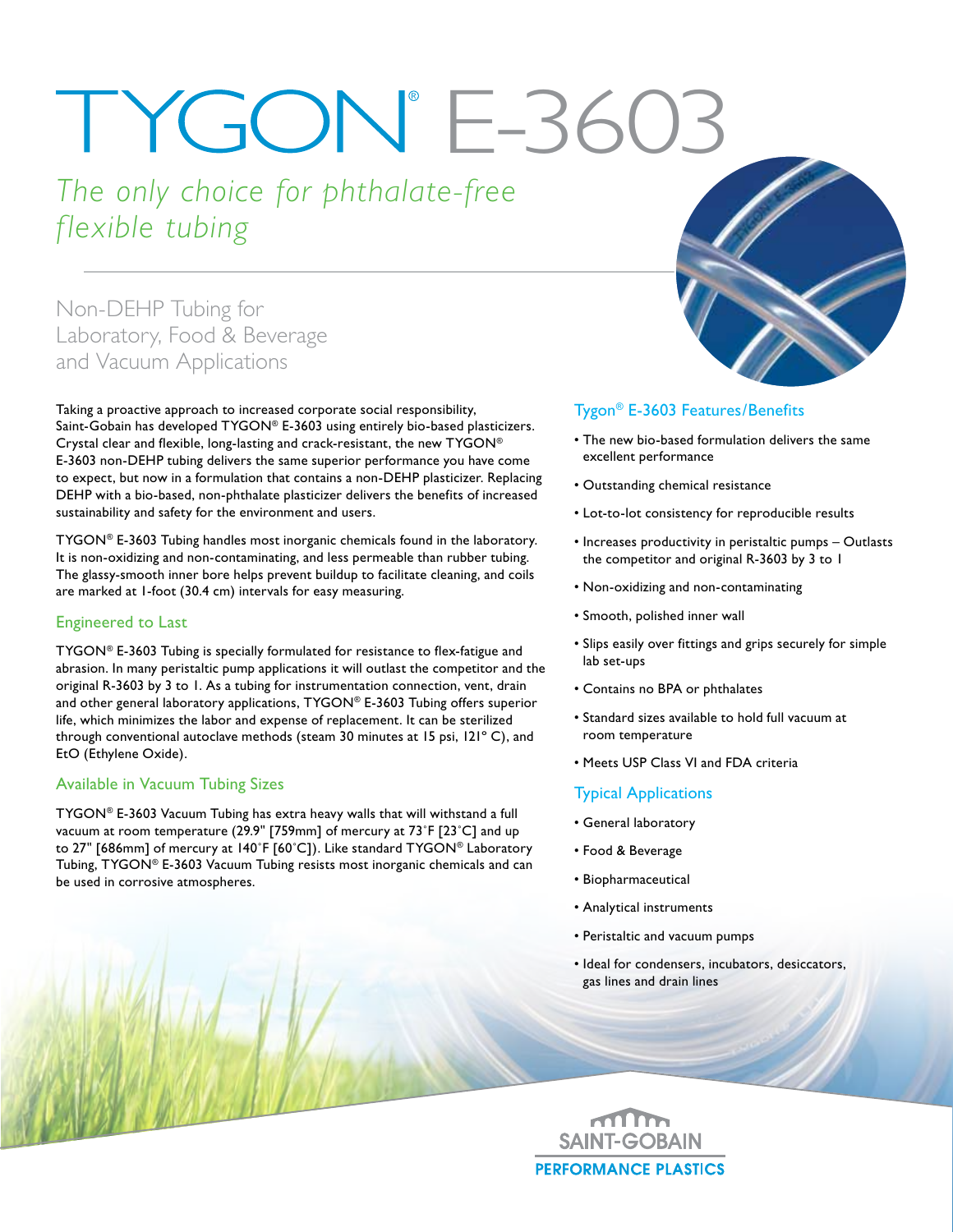#### TYGON® E-3603 Non-DEHP Tubing-Available Sizes

| Saint-Gobain         | I.D.                      |              | O.D.                   |              | Wall Thickness |            | Length    |            | Minimum<br><b>Bend Radius</b>                      |               | Maximum<br>Working Pressure |                            | Vacuum Rating<br>of Mercury at |               |
|----------------------|---------------------------|--------------|------------------------|--------------|----------------|------------|-----------|------------|----------------------------------------------------|---------------|-----------------------------|----------------------------|--------------------------------|---------------|
| Part Number          | In.                       | mm           | In.                    | mm           | In.            | mm         | Ft.       | m          | In.                                                | mm            | psi at<br>73°F*             | bars at<br>$23^{\circ}$ C* | inches<br>at 73°F              | mm<br>at 23°C |
| <b>ACF00001</b>      | 1/32                      | 0.8          | 3/32                   | 2.4          | 1/32           | 0.8        | 50        | 15         | 1/8                                                | 3.2           | 69                          | 4.8                        | 29.9                           | 760           |
| ACF00002             | 1/16                      | 1.6          | 1/8                    | 3.2          | 1/32           | 0.8        | 50        | 15         | 1/4                                                | 6.4           | 36                          | 2.5                        | 29.9                           | 760           |
| ACF02002             | 1/16                      | 1.6          | 1/8                    | 3.2          | 1/32           | 0.8        | 100       | 30.5       | 1/8                                                | 3.2           | 36                          | 2.5                        | 29.9                           | 760           |
| ACF04002             | 1/16                      | 1.6          | 1/8                    | 3.2          | 1/32           | 0.8        | 500       | 152        | 1/8                                                | 3.2           | 36                          | 2.5                        | 29.9                           | 760           |
| ACF00003<br>ACF00004 | 1/16<br>3/32              | 1.6<br>2.4   | 3/16<br>5/32           | 4.8<br>4.0   | 1/16<br>1/32   | 1.6<br>0.8 | 50<br>50  | 15<br>15   | 1/8<br>3/8                                         | 3.2<br>9.5    | 69<br>25                    | 4.8<br>1.7                 | 29.9<br>29.9                   | 760<br>760    |
| ACF02004             | 3/32                      | 2.4          | 5/32                   | 4.0          | 1/32           | 0.8        | 100       | 30.5       | 3/8                                                | 9.5           | 25                          | 1.7                        | 29.9                           | 760           |
| ACF00005             | 3/32                      | 2.4          | 7/32                   | 5.6          | 1/16           | 1.6        | 50        | 15         | 1/4                                                | 6.4           | 47                          | 3.2                        | 29.9                           | 760           |
| ACF00006             | 1/8                       | 3.2          | 3/16                   | 4.8          | 1/32           | 0.8        | 50        | 15         | 1/2                                                | 12.7          | 20                          | 1.4                        | 20                             | 508           |
| ACF04006             | 1/8                       | 3.2          | 3/16                   | 4.8          | 1/32           | 0.8        | 500       | 152        | 1/2                                                | 12.7          | 20                          | 1.4                        | 20                             | 508           |
| ACF00007             | 1/8                       | 3.2          | 1/4                    | 6.4          | 1/16           | 1.6        | 50        | 15         | 3/8                                                | 9.5           | 36                          | 2.5                        | 29.9                           | 760           |
| ACF02007             | 1/8                       | 3.2          | 1/4                    | 6.4          | 1/16           | 1.6        | 100       | 30.5       | 3/8                                                | 9.5           | 36                          | 2.5                        | 29.9                           | 760           |
| ACF04007             | 1/8                       | 3.2          | 1/4                    | 6.4          | 1/16           | 1.6        | 500       | 152        | 3/8                                                | 9.5           | 36                          | 2.5                        | 29.9                           | 760           |
| ACF00009             | 5/32                      | 4.0          | 7/32                   | 5.6          | 1/32           | 0.8        | 50        | 15         | 3/8                                                | 9.5           | 17                          | 1.2                        | 12                             | 305           |
| ACF00010<br>ACF02010 | 5/32<br>5/32              | 4.0<br>4.0   | 9/32<br>9/32           | 7.1<br>7.1   | 1/16<br>1/16   | 1.6<br>1.6 | 50<br>100 | 15<br>30.5 | 1/2<br>1/2                                         | 12.7<br>12.7  | 30<br>30                    | 2.1<br>2.1                 | 29.9<br>29.9                   | 760<br>760    |
| <b>ACF00011</b>      | 3/16                      | 4.8          | 1/4                    | 6.4          | 1/32           | 0.8        | 50        | 15         | $\mathbf{I}$                                       | 25.4          | 4                           | 1.0                        | 9                              | 229           |
| ACF00012             | 3/16                      | 4.8          | 5/16                   | 7.9          | 1/16           | 1.6        | 50        | 15         | 5/8                                                | 15.9          | 25                          | 1.7                        | 29.9                           | 760           |
| ACF02012             | 3/16                      | 4.8          | 5/16                   | 7.9          | 1/16           | 1.6        | 100       | 30.5       | 5/8                                                | 15.9          | 25                          | 1.7                        | 29.9                           | 760           |
| ACF04012             | 3/16                      | 4.8          | 5/16                   | 7.9          | 1/16           | 1.6        | 500       | 152        | 5/8                                                | 15.9          | 25                          | 1.7                        | 29.9                           | 760           |
| ACF00013             | 3/16                      | 4.8          | 3/8                    | 9.5          | 3/32           | 2.4        | 50        | 15         | 1/2                                                | 12.7          | 36                          | 2.5                        | 29.9                           | 760           |
| ACF00014             | 3/16                      | 4.8          | 7/16                   | 11.1         | 1/8            | 3.2        | 50        | 15         | 3/8                                                | 9.5           | 47                          | 3.2                        | 29.9                           | 760           |
| ACF00016             | 1/4                       | 6.4          | 5/16                   | 7.9          | 1/32           | 0.8        | 50        | 15         | $1 - 5/8$                                          | 41.3          | 12                          | 0.8                        | 5                              | 127           |
| ACF00017<br>ACF02017 | 1/4<br>1/4                | 6.4<br>6.4   | 3/8<br>3/8             | 9.5<br>9.5   | 1/16<br>1/16   | 1.6<br>1.6 | 50<br>100 | 15<br>30.5 | $\mathbf{I}$<br>$\overline{\phantom{a}}$           | 25.4<br>25.4  | 20<br>20                    | 1.4<br>1.4                 | 20<br>20                       | 508<br>508    |
| ACF04017             | 1/4                       | 6.4          | 3/8                    | 9.5          | 1/16           | 1.6        | 500       | 152        | $\mathbf{I}$                                       | 25.4          | 20                          | 1.4                        | 20                             | 508           |
| ACF00018             | 1/4                       | 6.4          | 7/16                   | 11.1         | 3/32           | 2.4        | 50        | 15         | 3/4                                                | 19.0          | 28                          | 1.9                        | 29.9                           | 760           |
| ACF00019             | 1/4                       | 6.4          | 1/2                    | 12.7         | 1/8            | 3.2        | 50        | 15         | 1/2                                                | 12.7          | 36                          | 2.5                        | 29.9                           | 760           |
| ACF02019             | 1/4                       | 6.4          | 1/2                    | 12.7         | 1/8            | 3.2        | 100       | 30.5       | 1/2                                                | 12.7          | 36                          | 2.5                        | 29.9                           | 760           |
| ACF00022             | 5/16                      | 7.9          | 7/16                   | 11.1         | 1/16           | 1.6        | 50        | 15         | $1 - 3/8$                                          | 34.9          | 17                          | 1.2                        | 13                             | 330           |
| ACF00023             | 5/16                      | 7.9          | 1/2                    | 12.7         | 3/32           | 2.4        | 50        | 15         | $\mathbf{I}$                                       | 25.4          | 23                          | 1.6                        | 29.9                           | 760           |
| ACF00024             | 5/16                      | 7.9          | 9/16                   | 14.3         | 1/8            | 3.2        | 50        | 15         | 7/8                                                | 22.2          | 30                          | 2.1                        | 29.9                           | 760           |
| ACF00025<br>ACF00027 | 5/16<br>3/8               | 7.9<br>9.5   | 5/8<br>1/2             | 15.9<br>12.7 | 5/32<br>1/16   | 4.0<br>1.6 | 50<br>50  | 15<br>15   | 3/4<br>$1 - 1/2$                                   | 19.0<br>38.1  | 36<br> 4                    | 2.5<br>1.0                 | 29.9<br>9                      | 760<br>229    |
| ACF00028             | 3/8                       | 9.5          | 9/16                   | 14.3         | 3/32           | 2.4        | 50        | 15         | $1 - 3/8$                                          | 34.9          | 20                          | 1.4                        | 21                             | 533           |
| ACF00029             | 3/8                       | 9.5          | 5/8                    | 15.9         | 1/8            | 3.2        | 50        | 15         | $1 - 1/8$                                          | 28.6          | 25                          | 1.7                        | 29.9                           | 760           |
| ACF00032             | 7/16                      | 11.1         | 9/16                   | 14.3         | 1/16           | 1.6        | 50        | 15         | $2 - 1/4$                                          | 57.2          | 13                          | 0.9                        | $\overline{7}$                 | 178           |
| ACF00033             | 7/16                      | 11.1         | 5/8                    | 15.9         | 3/32           | 2.4        | 50        | 15         | $1 - 3/4$                                          | 44.4          | 18                          | 1.2                        | 15                             | 381           |
| ACF00034             | 7/16                      | 11.1         | 11/16                  | 17.5         | 1/8            | 3.2        | 50        | 15         | $1 - 3/8$                                          | 34.9          | 22                          | 1.5                        | 28                             | 711           |
| ACF00036             | 1/2                       | 12.7         | 5/8                    | 15.9         | 1/16           | 1.6        | 50        | 15         | $2 - 7/8$                                          | 73.0          | 12                          | 0.8                        | 5                              | 127           |
| ACF00037<br>ACF02037 | 1/2<br>1/2                | 12.7<br>12.7 | 11/16<br>11/16         | 17.5<br>17.5 | 3/32<br>3/32   | 2.4<br>2.4 | 50<br>100 | 15<br>30.5 | $2 - 1/4$<br>$2 - 1/4$                             | 57.2<br>57.2  | 15<br>15                    | 1.0<br>1.0                 | 12<br>12                       | 305<br>305    |
| ACF00038             | 1/2                       | 12.7         | 3/4                    | 19.0         | 1/8            | 3.2        | 50        | 15         | $1 - 1/2$                                          | 38.1          | 20                          | 1.4                        | 21                             | 533           |
| ACF00039             | 1/2                       | 12.7         | 13/16                  | 20.6         | 5/32           | 4.0        | 50        | 15         | $1 - 1/2$                                          | 38.1          | 24                          | 1.7                        | 29.9                           | 760           |
| ACF00041             | 9/16                      | 14.3         | 3/4                    | 19.0         | 3/32           | 2.4        | 50        | 15         | $2 - 1/2$                                          | 63.5          | 4                           | 1.0                        | 9                              | 229           |
| ACF00042             | 9/16                      | 14.3         | 13/16                  | 20.6         | 1/8            | 3.2        | 50        | 15         | $\overline{2}$                                     | 50.8          | 18                          | 1.2                        | 17                             | 432           |
| ACF00045             | 5/8                       | 15.9         | 13/16                  | 20.6         | 3/32           | 2.4        | 50        | 15         | $\overline{\mathbf{3}}$                            | 76.2          | 3                           | 0.9                        | $\overline{7}$                 | 178           |
| ACF00046             | 5/8                       | 15.9         | 7/8                    | 22.2         | 1/8            | 3.2        | 50        | 15         | $2 - 3/8$                                          | 60.3          | 17                          | 1.2                        | 13                             | 330           |
| ACF00047<br>ACF00050 | 5/8                       | 15.9         | 15/16<br>7/8           | 23.8         | 5/32           | 4.0<br>2.4 | 50        | 15<br>15   | $\overline{2}$                                     | 50.8          | 20<br>12                    | 1.4                        | 21<br>6                        | 533<br>152    |
| ACF00053             | 11/16<br>3/4              | 17.5<br>19.0 | $\mathbf{I}$           | 22.2<br>25.4 | 3/32<br>1/8    | 3.2        | 50<br>50  | 15         | $3 - 1/2$<br>$3 - 1/4$                             | 88.9<br>82.6  | 4                           | 0.8<br>1.0                 | 9                              | 229           |
| ACF00054             | 3/4                       | 19.0         | $1 - 1/16$             | 27.0         | 5/32           | 4.0        | 50        | 15         | $2 - 3/4$                                          | 69.8          | 17                          | 1.2                        | 15                             | 381           |
| ACF00055             | 3/4                       | 19.0         | $1 - 1/8$              | 28.6         | 3/16           | 4.8        | 50        | 15         | $2 - 3/8$                                          | 60.3          | 20                          | 1.4                        | 21                             | 533           |
| ACF00057             | 3/4                       | 19.0         | $1 - 1/4$              | 31.8         | 1/4            | 6.4        | 50        | 15         | $\overline{2}$                                     | 50.8          | 25                          | 1.7                        | 29.9                           | 760           |
| ACF00059             | 7/8                       | 22.2         | $1 - 1/8$              | 28.6         | 1/8            | 3.2        | 50        | 15         | $4 - 1/8$                                          | 104.8         | 13                          | 0.9                        | $\overline{7}$                 | 178           |
| ACF00060             | 7/8                       | 22.2         | $1 - 3/16$             | 30.2         | 5/32           | 4.0        | 50        | 15         | $3 - 1/2$                                          | 88.9          | 15                          | 1.0                        | $\mathbf{H}$                   | 279           |
| ACF00062             | $\mathbf{I}$              | 25.4         | $1 - 1/4$              | 31.8         | 1/8            | 3.2        | 50        | 15         | $4 - 3/4$                                          | 120.6         | 12                          | 0.8                        | 5                              | 127           |
| ACF00064             | $\mathsf{I}$              | 25.4         | $1 - 3/8$              | 34.9         | 3/16           | 4.8        | 50        | 15         | $\overline{\mathbf{4}}$<br>$\overline{\mathbf{3}}$ | 101.6         | 16                          | 1.1                        | 12                             | 305           |
| ACF00065<br>ACF00068 | $\mathbf{I}$<br>$1 - 1/8$ | 25.4<br>28.6 | $1 - 1/2$<br>$1 - 1/2$ | 38.1<br>38.1 | 1/4<br>3/16    | 6.4<br>4.8 | 50<br>50  | 15<br>15   | $4 - 1/2$                                          | 76.2<br>114.3 | 20<br> 4                    | 1.4<br>1.0                 | 21<br>9                        | 533<br>229    |
| ACF00069             | $1 - 1/4$                 | 31.8         | $1 - 1/2$              | 38.1         | 1/8            | 3.2        | 50        | 15         | $7 - 7/8$                                          | 200           | 10                          | 0.7                        | 3                              | 76            |
| ACF00070             | $1 - 1/4$                 | 31.8         | $1 - 5/8$              | 41.3         | 3/16           | 4.8        | 50        | 15         | $5 - 1/2$                                          | 139.7         | 3                           | 0.9                        | $\overline{7}$                 | 178           |
| ACF00073             | $1 - 1/2$                 | 38.1         | $1 - 7/8$              | 47.6         | 3/16           | 4.8        | 50        | 15         | $7 - 1/4$                                          | 184.2         | 12                          | 0.8                        | 5                              | 127           |
| ACF00074             | $1 - 1/2$                 | 38.1         | $\overline{2}$         | 50.8         | 1/4            | 6.4        | 50        | 15         | $5 - 7/8$                                          | 149.2         | 4                           | 1.0                        | 9                              | 229           |
| ACF00076             | $1 - 3/4$                 | 44.4         | $2 - 1/4$              | 57.2         | 1/4            | 6.4        | 50        | 15         | $7 - 1/2$                                          | 190.5         | 3                           | 0.9                        | $\overline{7}$                 | 178           |
| ACF00078             | $\overline{2}$            | 50.8         | $2 - 1/2$              | 63.5         | 1/4            | 6.4        | 50        | 15         | $9 - 3/8$                                          | 238.I         | 12                          | 0.8                        | 5                              | 127           |
| ACF05078             | $\overline{2}$            | 50.8         | $2 - 1/2$              | 63.5         | 1/4            | $6.4\,$    | 20        | 6          | $9 - 3/8$                                          | 238.1         | 12                          | 0.8                        | $\sqrt{5}$                     | 127           |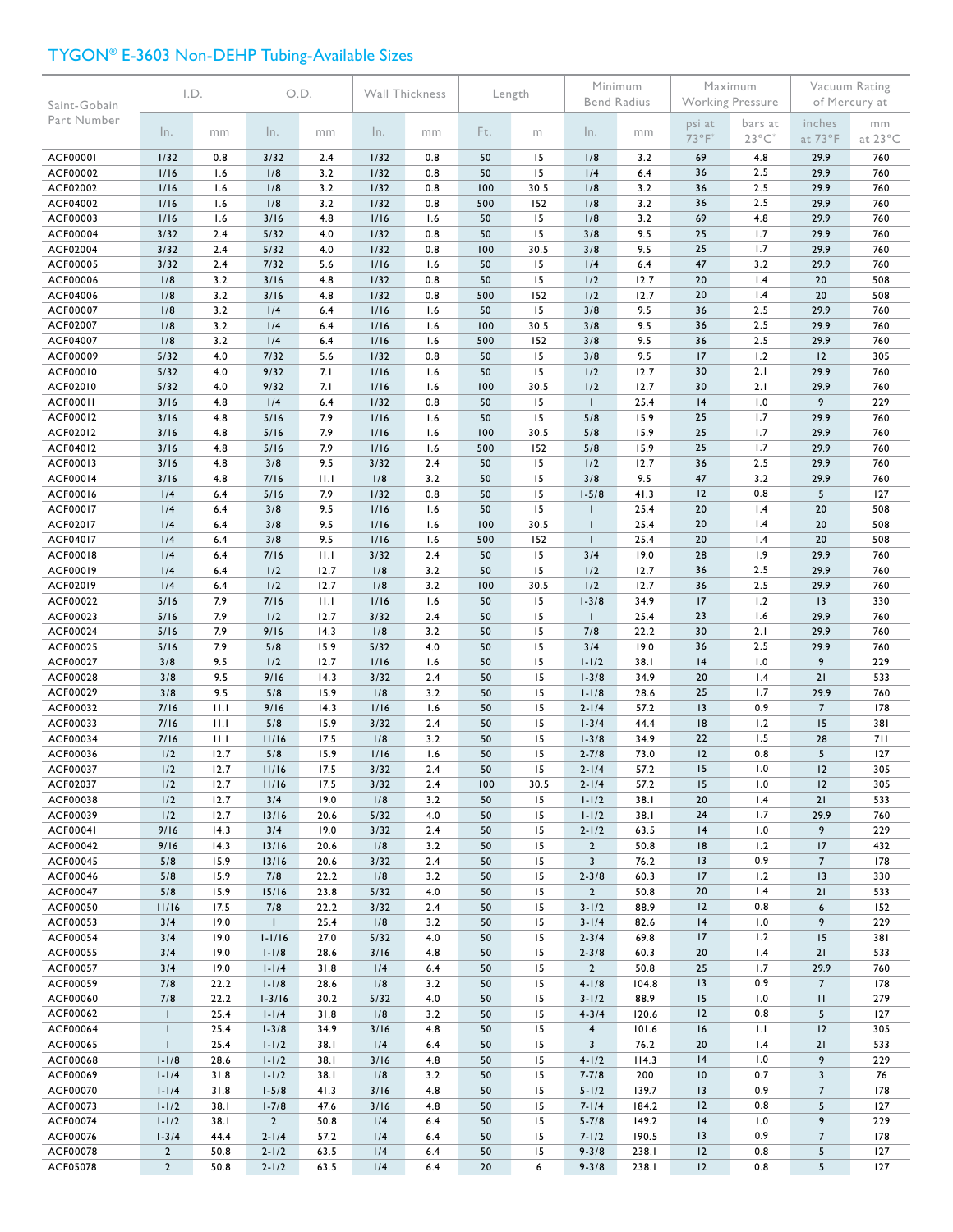#### TYGON® E-3603 Non-DEHP Tubing-Available Sizes

| Saint-Gobain                        | I.D.         |      | O.D.           |      | Wall<br>Thickness |      | Length |      | Minimum<br><b>Bend Radius</b> |       | Maximum<br><b>Working Pressure</b> |                            | Vacuum Rating<br>of Mercury at |               |
|-------------------------------------|--------------|------|----------------|------|-------------------|------|--------|------|-------------------------------|-------|------------------------------------|----------------------------|--------------------------------|---------------|
| Part Number                         | In.          | mm   | In.            | mm   | $\ln$ .           | mm   | Ft.    | m    | ln.                           | mm    | psi at<br>$73^{\circ}F^{*}$        | bars at<br>$23^{\circ}$ C* | inches<br>at 73°F              | mm<br>at 23°C |
| Vacuum Sizes                        |              |      |                |      |                   |      |        |      |                               |       |                                    |                            |                                |               |
| ACF00015                            | 3/16         | 4.8  | 9/16           | 14.3 | 3/16              | 4.8  | 50     | 15   | 1/4                           | 6.4   | 69                                 | 4.8                        | 29.9                           | 760           |
| ACF00020                            | 1/4          | 6.4  | 5/8            | 15.9 | 3/16              | 4.8  | 50     | 15   | 1/2                           | 12.7  | 53                                 | 3.7                        | 29.9                           | 760           |
| ACF00030                            | 3/8          | 9.5  | 7/8            | 22.2 | 1/4               | 6.4  | 50     | 15   | 5/8                           | 15.9  | 47                                 | 3.2                        | 29.9                           | 760           |
| ACF00040                            | 1/2          | 12.7 | $1 - 1/8$      | 28.6 | 5/16              | 7.9  | 50     | 15   | 7/8                           | 22.2  | 45                                 | 3.1                        | 29.9                           | 760           |
| ACF00049                            | 5/8          | 15.9 | $1 - 3/8$      | 34.9 | 3/8               | 9.5  | 50     | 15   | T                             | 25.4  | 43                                 | 3.0                        | 29.9                           | 760           |
| ACF00058                            | 3/4          | 19.0 | $1 - 1/2$      | 38.1 | 3/8               | 9.5  | 50     | 15   | $1 - 1/2$                     | 38.1  | 36                                 | 2.5                        | 29.9                           | 760           |
| ACF00066                            | $\mathbf{I}$ | 25.4 | $\overline{2}$ | 50.8 | 1/2               | 12.7 | 50     | 15   | $1 - 7/8$                     | 47.6  | 36                                 | 2.5                        | 29.9                           | 760           |
| ACF05066                            | $\mathsf{I}$ | 25.4 | $\overline{2}$ | 50.8 | 1/2               | 12.7 | 20     | 6    | $1 - 7/8$                     | 47.6  | 36                                 | 2.5                        | 29.9                           | 760           |
| Unipacs (10/10' lengths per carton) |              |      |                |      |                   |      |        |      |                               |       |                                    |                            |                                |               |
| ACFUN007                            | 1/8          | 3.2  | 1/4            | 6.4  | 1/16              | 1.6  | 10/10' | 10/3 | 3/8                           | 9.5   | 45                                 | 3.1                        | 29.9                           | 760           |
| ACFUN012                            | 3/16         | 4.8  | 5/16           | 7.9  | 1/16              | 1.6  | 10/10' | 10/3 | 5/8                           | 15.9  | 30                                 | 2.0                        | 29.9                           | 760           |
| ACFUN017                            | 1/4          | 6.4  | 3/8            | 9.5  | 1/16              | 1.6  | 10/10' | 10/3 | $\mathbf{I}$                  | 25.4  | 25                                 | 1.7                        | 20                             | 508           |
| ACFUN019                            | 1/4          | 6.4  | 1/2            | 12.7 | 1/8               | 3.2  | 10/10' | 10/3 | 1/2                           | 12.7  | 40                                 | 2.8                        | 29.9                           | 760           |
| ACFUN027                            | 3/8          | 9.5  | 1/2            | 12.7 | 1/16              | 1.6  | 10/10' | 10/3 | $1 - 1/2$                     | 38.1  | 20                                 | 1.4                        | 9                              | 229           |
| ACFUN036                            | 1/2          | 12.7 | 5/8            | 15.9 | 1/16              | 1.6  | 10/10' | 10/3 | $2 - 7/8$                     | 73.0  | 10                                 | 0.7                        | 5                              | 127           |
| ACFUN053                            | 3/4          | 19.0 | $\mathbf{L}$   | 25.4 | 1/8               | 3.2  | 10/10' | 10/3 | $3 - 1/4$                     | 82.6  | 8                                  | 1.2                        | 9                              | 229           |
| ACFUN062                            | $\mathbf{I}$ | 25.4 | $1-1/4$        | 31.8 | 1/8               | 3.2  | 10/10' | 10/3 | $4 - 3/4$                     | 120.6 | 15                                 | 1.0                        | 5                              | 127           |

Vacuum Unipacs (10/10' or 4/10' lengths per carton as shown below)

| ACFUN015 | 3/16 | 4.8  | 9/16      | 14.3 | 3/16 | 4.8 | 10/10' | 10/3 | 1/4 | 6.4  | 60 | 4.2 | 29.9 | 760 |
|----------|------|------|-----------|------|------|-----|--------|------|-----|------|----|-----|------|-----|
| ACFUN020 | 1/4  | 6.4  | 5/8       | 15.9 | 3/16 | 4.8 | 10/10' | 10/3 | 1/2 | 12.7 | 50 | 3.5 | 29.9 | 760 |
| ACFUN030 | 3/8  | 9.5  | 7/8       | 22.2 | 1/4  | 6.4 | 10/10' | 10/3 | 5/8 | 15.9 | 50 | 3.5 | 29.9 | 760 |
| ACFUN040 | 1/2  | 12.7 | $1 - 1/8$ | 28.6 | 5/16 | 7.9 | 10/10' | 10/3 | 7/8 | 22.2 | 45 | 3.I | 29.9 | 760 |
| ACFUN049 | 5/8  | 15.9 | $1 - 3/8$ | 34.9 | 3/8  | 9.5 | 10/10' | 10/3 |     | 25.4 | 40 | 2.8 | 29.9 | 760 |

#### Metric Sizes

| Saint-Gobain<br>Part Number | I.D.<br>mm     | O.D.<br>mm | Wall<br>Thickness<br>mm | Length<br>m | Minimum Bend<br>Radius mm | Maximum Working<br>Pressure Bars<br>at 23°C | Vacuum Rating<br>mm of Mercury at 23°C |
|-----------------------------|----------------|------------|-------------------------|-------------|---------------------------|---------------------------------------------|----------------------------------------|
| ACFISI502                   |                | 4          |                         | 15          |                           | 2.5                                         | 760                                    |
| ACFISI517                   | 3              | 5.         |                         | 15          | 3                         | 1.7                                         | 760                                    |
| ACFISI518                   | $\overline{4}$ | 6          |                         | 15          | 16                        | 1.4                                         | 533                                    |
| ACFISI503                   | 5              | 8          | 1.5                     | 15          | 9                         | 1.6                                         | 760                                    |
| ACFISI504                   | 6              | 9          | 1.5                     | 15          | 22                        | 1.4                                         | 559                                    |
| ACFISI506                   | 8              | 12         |                         | 15          | 29                        | $\mathsf{I}$ .4                             | 533                                    |

Unless otherwise noted, all tests were conducted at room temperature (73°F/23°C). Values shown were determined on 0.075"/1.9 mm thick extruded strip or 0.075"/1.9 mm<br>thick molded ASTM plaques or molded ASTM durometer butto

\* Working pressures are calculated at a 1:5 ratio relative to burst pressure using ASTM D1599.

Please consult factory for availability

Metric dimensions are nominal